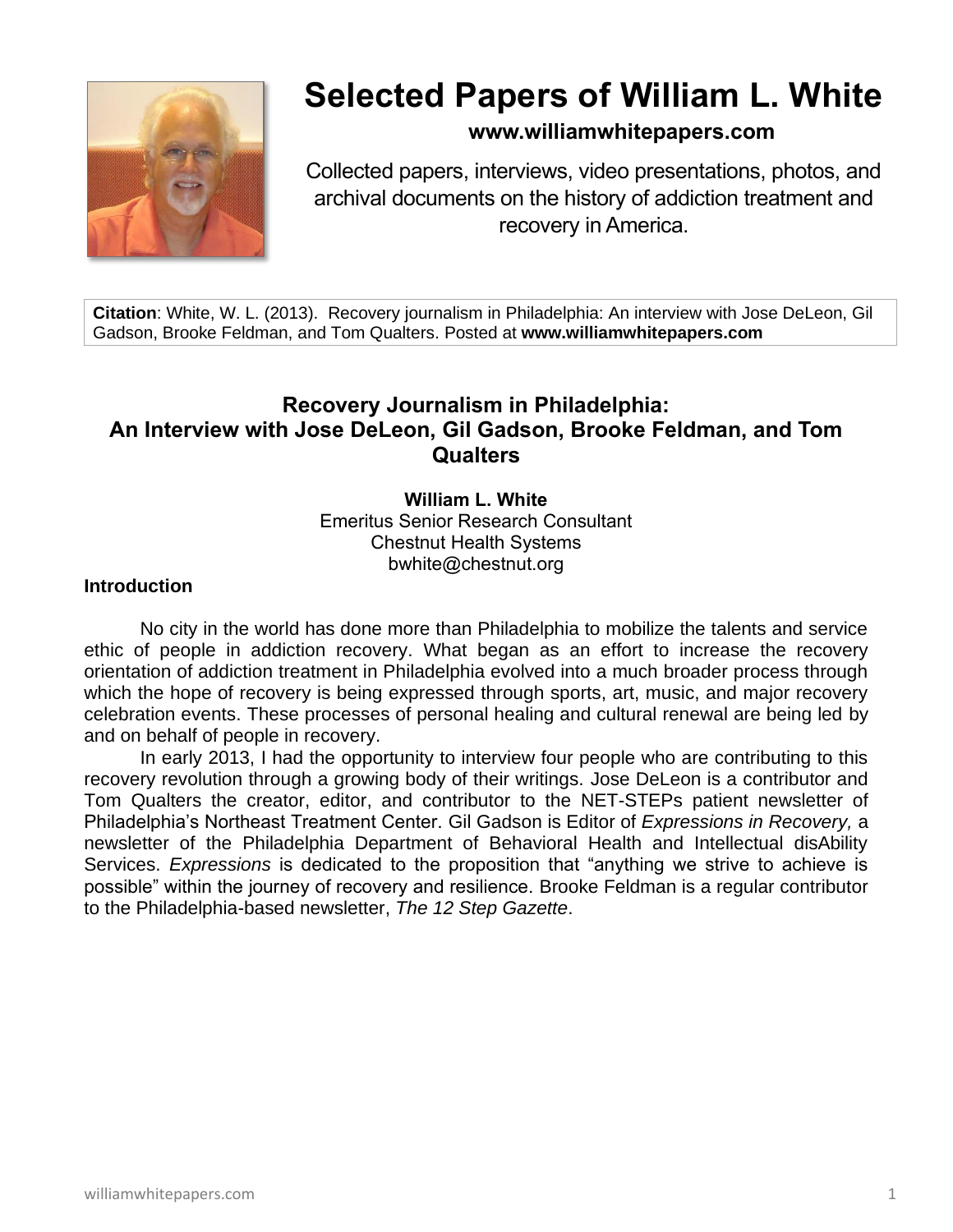

Please join us in this discussion of writing as a tool for personal healing and recovery advocacy and reflect on whether this might be a new or renewed avenue of expression and service in the years to come.

## **Writing Origins**

**Bill White:** *First, I would like to thank each of you for your willingness to share your experience as writers in recovery. Did you write before you got into recovery?*



**Gil Gadson:** Before I got in recovery, I wrote when it facilitated other interests. I wrote poems and letters to those I cared about, and I wrote songs.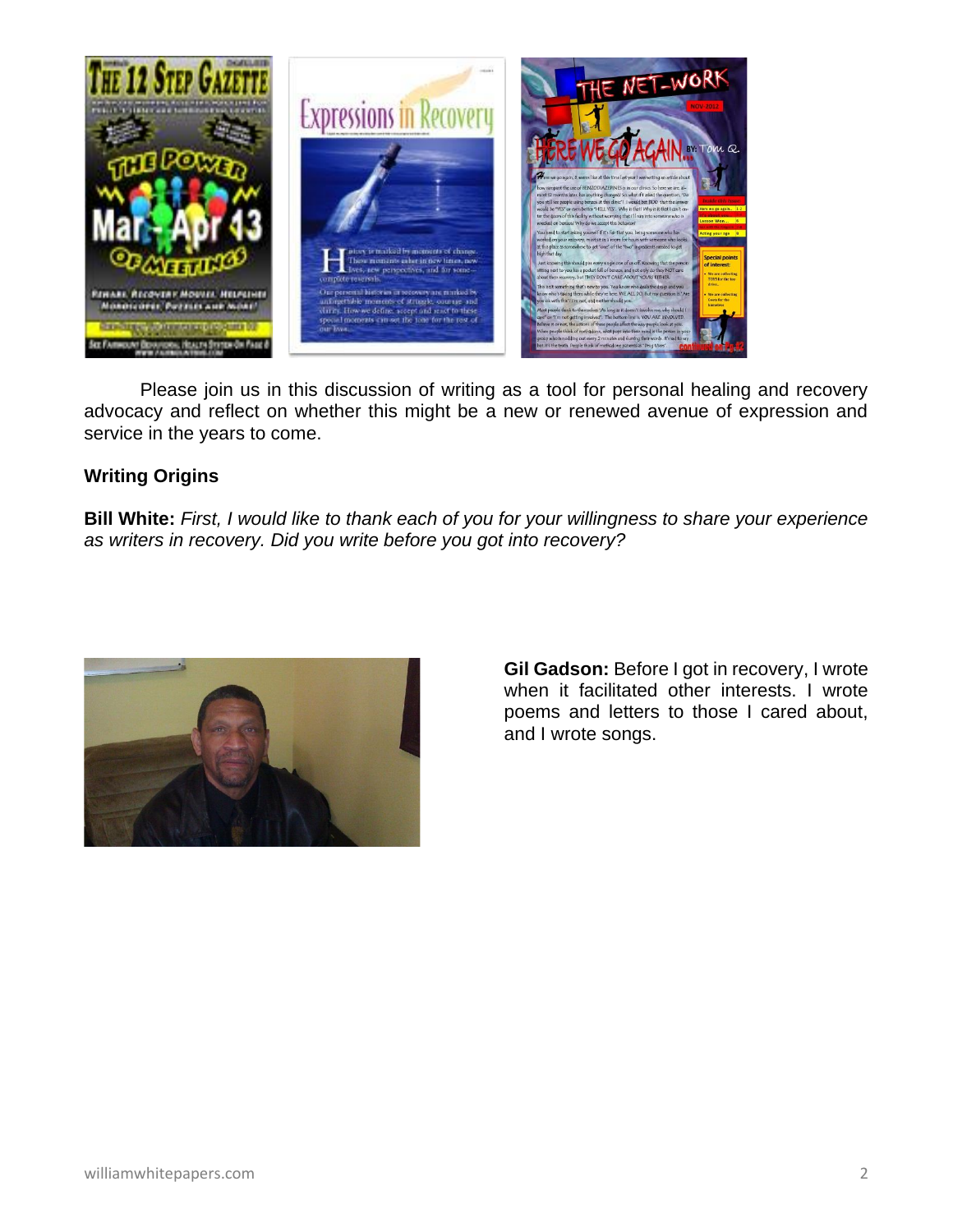

**Brooke Feldman:** I have been writing for as far back as I can remember. Writing poems, songs, fictional stories, or a screenplay or maintaining a journal were all outlets for me. Even as I entered and dwelled in my days of active addiction, I continued writing.



**Jose DeLeon:** I attempted to write a book during one of my two State Prison sentences, but my writing never evolved into anything of importance before I got into recovery.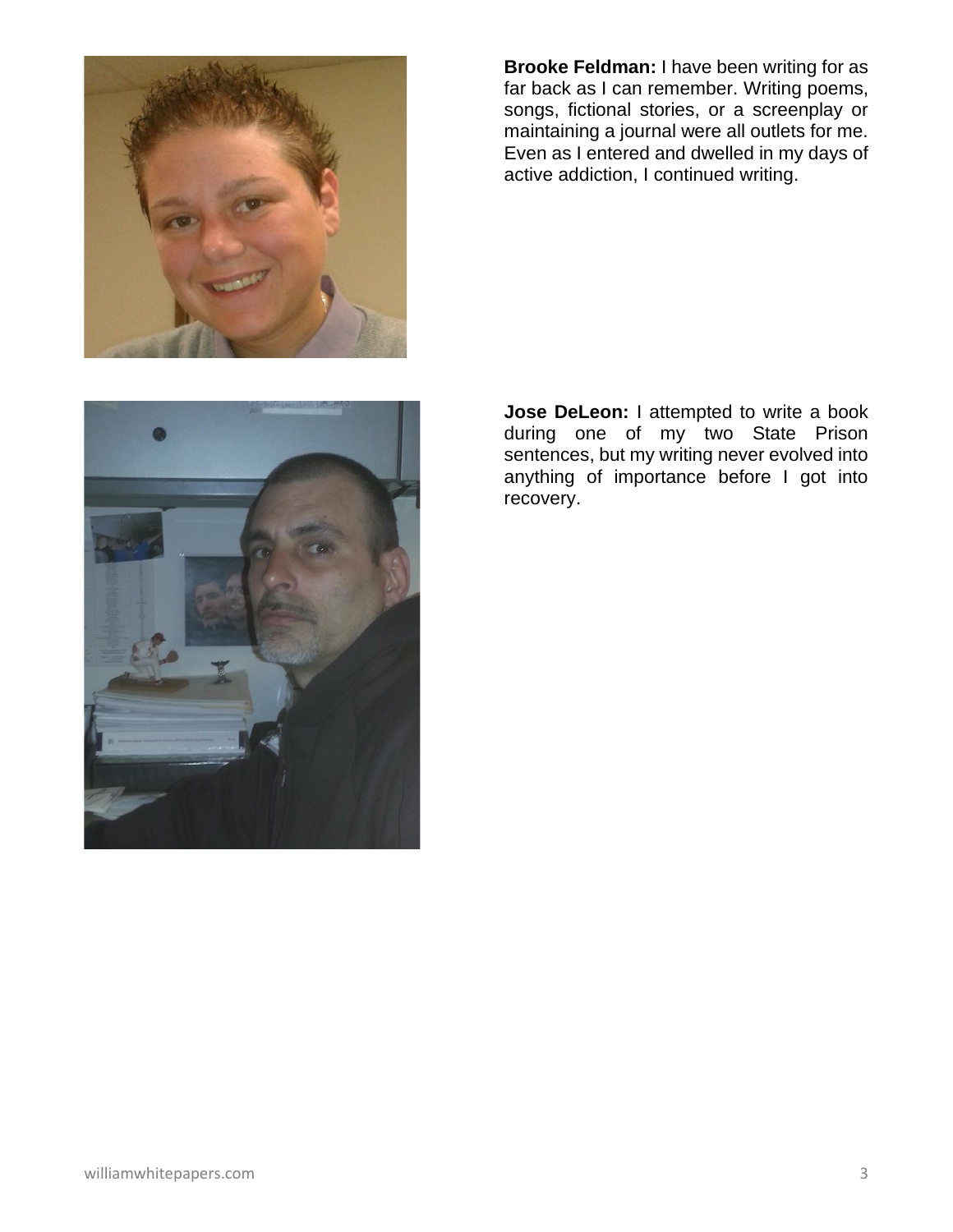

**Tom Qualters:** I've been writing since my sophomore year in High School. Most of it was writing on personal topics that I never intended anyone to see.

**Bill White:** *Did your motivation for writing or your writing process change once you were in recovery?*

**Tom Qualters:** I guess it did. I have become very passionate about what I write now. What surprised me during my recovery journey and continues to surprise me today is the lack of knowledge that we as addicts have about our own disease. When I started researching my addiction, I was stunned by how little I actually knew about it. Coming from a medical background, I figured I already knew a lot. Man, was I wrong.

**Gil Gadson:** Once in recovery, my priorities and outlook on life completely changed. Recovery was the sole catalyst that sparked a hunger to write. It was then that my reasons to write became bell clear and took on a sharply defined purpose.

**Brooke Feldman:** My motivation to write certainly increased in recovery although there were some struggles around "getting into the zone" without the use of a mind altering substance. In looking back, I credit the act of pushing through these struggles to the rule of maintaining a daily journal while living in a Recovery Residence for the first nine months of my recovery. This forced me to continue to write despite the challenges my newfound clear head posed. As my recovery journey progressed, I saw the gift of writing as an unactualized potential. This fueled my motivation to write.

**Jose DeLeon:** Once I entered recovery, I felt that there were "real" issues that I could address through writing. For me, talking about issues was not enough, and my writing could reach places my words could not. That's when my writing really took off.

**Bill White:** *How did each of you decide to use writing as a tool for recovery advocacy?*

**Jose DeLeon:** About two and a half years ago, John Carroll, Director of NET-Steps, asked me to do some research about NA/AA's discriminatory views on Methadone and write an article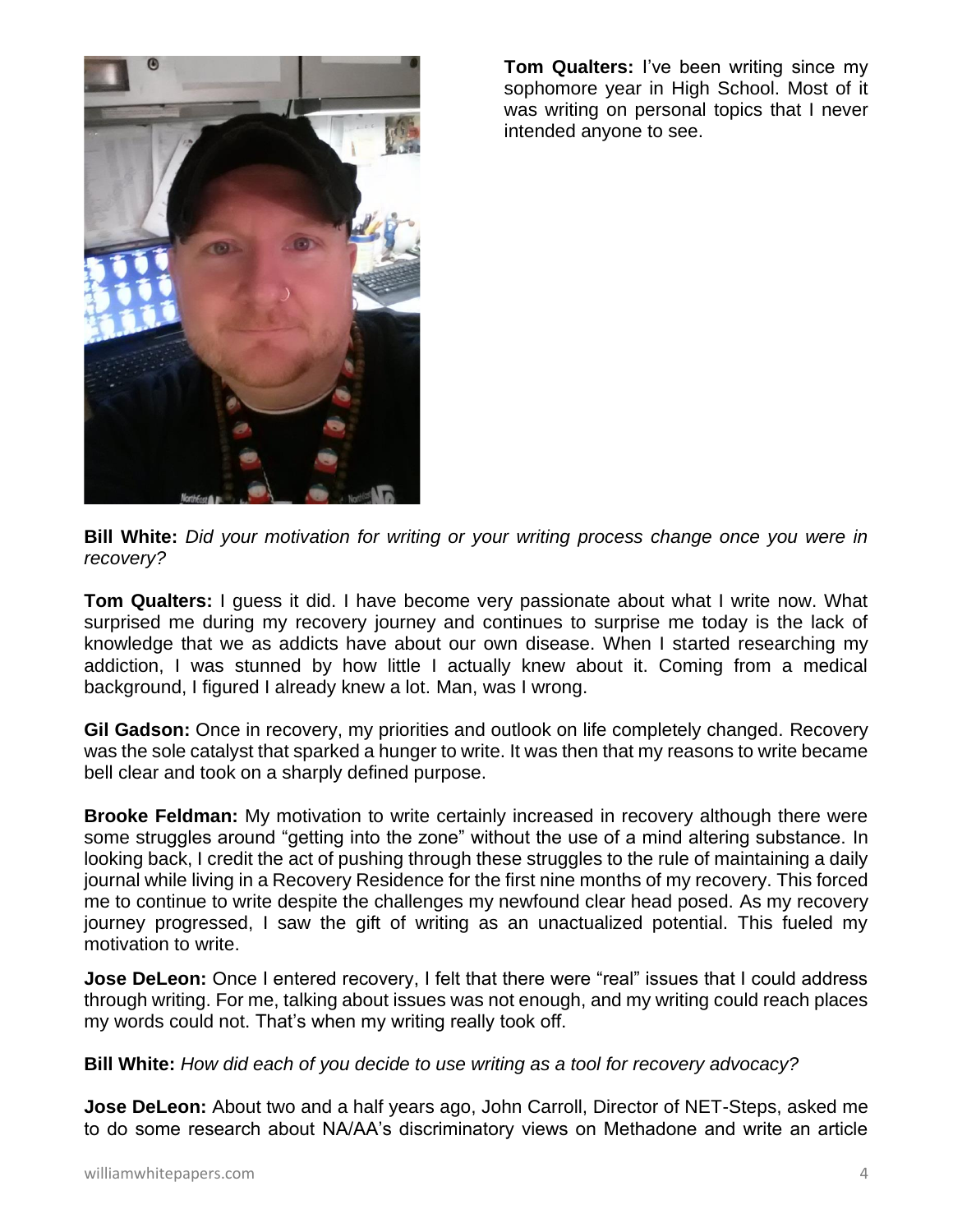about it. That was all it took to get me started. I was shocked at what I had learned and I have been writing ever since.

**Tom Qualters:** For me, writing has always been an outlet, regardless if I was writing a paper for school or just writing a poem that I knew no one else would ever read. I've always been able to write my feelings down in a way that has become therapeutic for me. My writing has become one of the BIGGEST tools I have in my recovery arsenal. There are many issues that affect persons in recovery that go unanswered because of lack of available resources, lack of knowledge, and unfortunately because of the fear and stigma that go hand in hand with addiction. Given the opportunity I have through writing the newsletter, I feel it's almost my responsibility to write articles that educate or articles that let other addicts know that they're not alone and that it's alright to have some of the feelings and fears that bubble up to the surface during early recovery.

**Brooke Feldman:** For me, the decision to use writing as a tool for recovery advocacy has been more of an organic movement than a conscious decision. I have always been passionate about writing as both a form of self-expression and an effective mechanism for deeper communication with a larger audience. As my passion for the recovery advocacy movement has grown over the past five or six years, this has naturally merged with my already existing passion for writing.

**Gil Gadson:** Others in recovery told me that I expressed myself well and that what I had to say touched others. A central part of recovery is sharing, and once I saw that I could reach more than just the ones in front of me through my writing, it became a tool of advocacy.

#### **Bill White:** *Has writing played a role in your recoveries?*

**Brooke Feldman:** Writing has played an active role in my own personal recovery journey as a means of self-expression and as a tool for getting thoughts, feelings, and ideas out of my head. I imagine many writers would agree that it is often only through the written word that they feel truly understood. For me, writing has helped me convey my thoughts, feelings, and ideas in a way that allows me to feel truly understood. Additionally, using my writing to inspire hope or be a recovery advocate has been a critical part of my being in service to others.

**Jose DeLeon:** That's similar for me as well. I've learned how to put my frustrations into my articles that tend to snowball into something positive. Some people have their journals while I have my articles.

**Tom Qualters:** Writing has played a HUGE role in my recovery. As an addict, I have always looked for ways to either hide or ignore my feelings. Drugs played a very large part in helping me accomplish this. Through writing, I have been able to start opening up about myself, my feelings, my fears, and my opinions. I believe that through writing, I'm practicing the 12<sup>th</sup> Step. I feel like I'm giving back every time I publish an article. During my early recovery, I used writing to help me avoid people, places, and things. It became the tool I used to fill up all the new down time I was getting.

**Gil Gadson:** Writing has also been a major if not central part of my recovery. It has allowed me to fully express my dreams, my desires, my love, my fear, my hopes and wishes, my doubts and my sorrows. I lost my only son in 2007. At that time, I was the editor of a newsletter for The Net. I immediately used my writing as a safety release valve for my pain and as an opportunity to encourage others to push on no matter what. Writing for me is truth and a contract with myself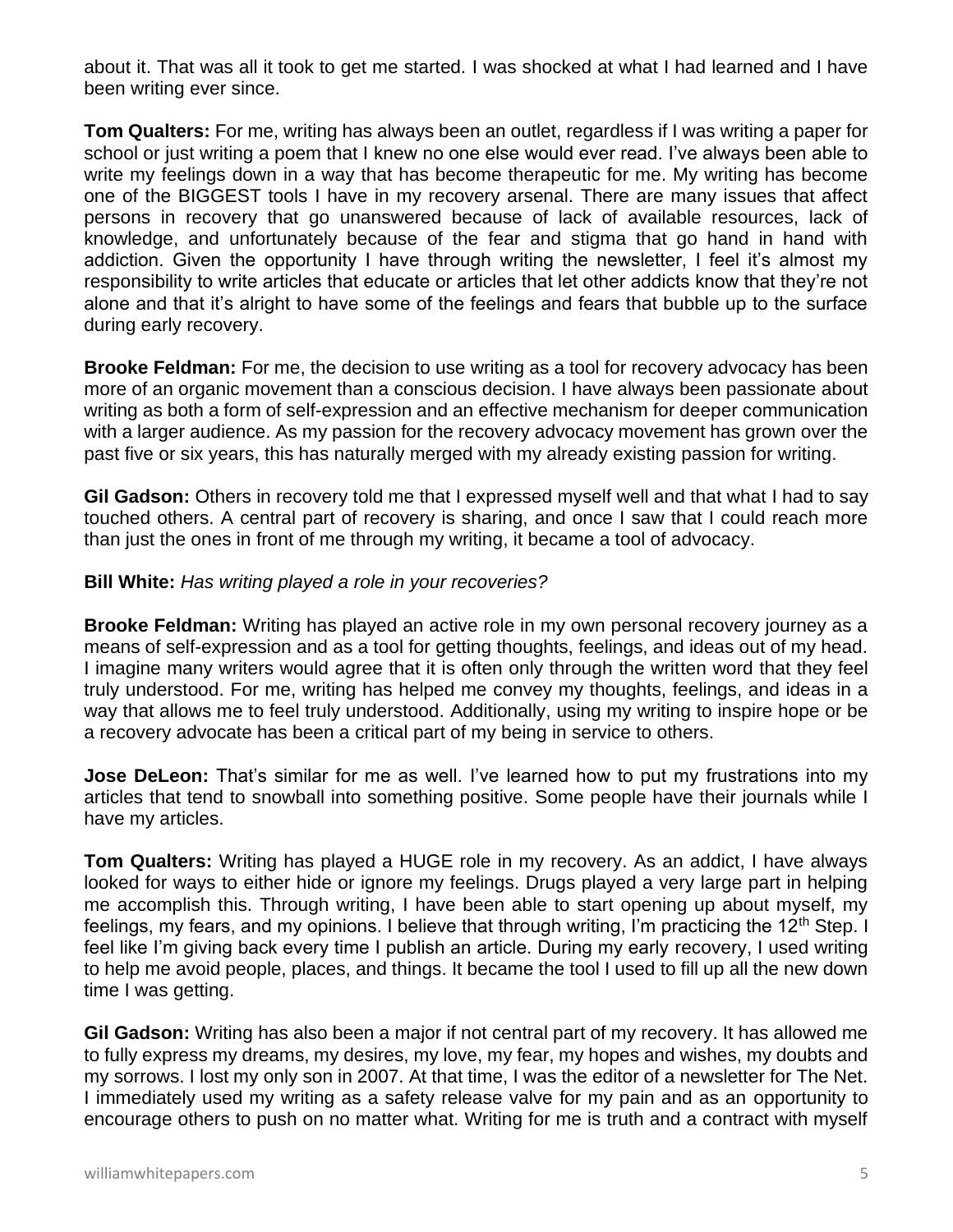that can never be broken. Writing has played more than a role in my recovery. It has been my most powerful advocacy tool and an anchor.

#### **Writing as Service and Advocacy**

#### **Bill White:** *Describe some of the topics you have addressed in your writing and why these were particularly important to you.*

**Tom Qualters:** Most of the things I write about are issues that I'm going through at the present time or things I've already gone through. When I sit down to write, I do it because something just happened in my life that I think would be interesting to my peers. I started to write about "stigma" when I found out that our local AA meetings were not allowing anyone on methadone to speak during the meeting because they didn't consider us "clean." I wrote about "dealing with death in recovery" because a person I knew who was struggling in recovery passed away from an overdose. I write a lot about "methadone" because of the vast amount of myths that are associated with it. Being on methadone, I feel writing the true facts about this medication will ultimately educate people who are on the fence about their recovery and are considering medication-assisted treatment.

**Brooke Feldman:** As somebody who is very much in the early stages of focusing their writing in the direction of recovery advocacy, the number of topics I have addressed thus far has been limited. The high level theme has seemed to be evolving toward finding topics that a person in recovery, regardless of their chosen pathway, and a person not in recovery but who seeks or values personal growth can relate to and connect with. I suppose I have begun to see my writing as a means for building bridges across the divides that exist both within the recovery community and in between the recovery community and the broader community at large. This is important to me because I firmly believe that the gifts that a person in recovery, regardless of their chosen pathway, discovers and applies to their life (wisdom, gratitude, humility, service to others, acceptance, tolerance, etc.) are gifts that would improve and give hope to the broader community and world overall. These are the very same gifts that people not in recovery but who are seeking improvement of self and world have been looking. I believe that sharing these gifts can bring together the recovery community and larger society, and I believe that in turn, the larger society will see value in and support recovery.

**Gil Gadson:** In the beginning, my focus was on the simple possibility and beauty of recovery. My next focus was on educating and eradicating stigma and the often narrow, common views of recovery.

**Jose DeLeon:** Some of those topics that I've addressed include stigma and how discrimination gets acted out in the medical community, the recovery community, by therapists, the public, by politicians, and even within addiction treatment facilities.

#### **Bill White:** *What are the most important messages you wish to convey to people seeking or in recovery?*

**Jose DeLeon:** One main message is that there are plenty of tools that are effective in assisting someone in overcoming their active addiction. Just because someone didn't have success overcoming their addiction through one approach doesn't mean that they won't have success trying a different approach. You have to keep trying until you find a treatment approach that works for you. "Drug free" or using an effective medication makes no difference as long as the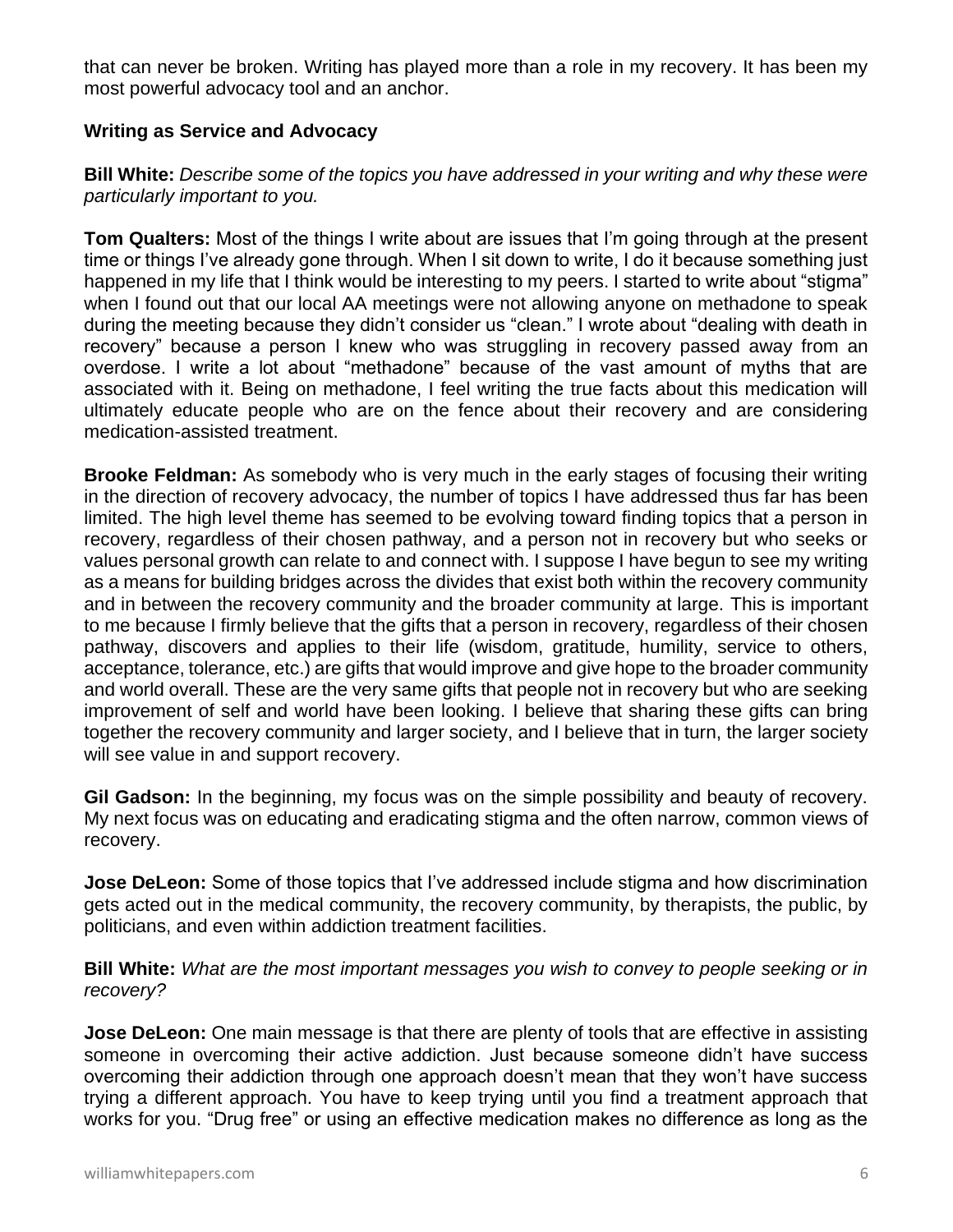result is the same and that is living clean and sober from the addictive lifestyle and all that is attached to it.

**Tom Qualters:** I think a central message is that they are NOT bad people and that they aren't alone. Knowing that someone else out there feels the way you do is an eye opening moment. Knowing that there are other people like you going through the same struggles and successes is sobering. Addiction is the "Almighty Equalizer"; it takes down everyone it comes in contact with despite their education, despite their sex or age, and despite their nationality, it just doesn't matter, you will lose.

**Gil Gadson:** I want to convey how far those in recovery have come, what is available and ultimately possible, and that we do recover and there is something waiting for us.

**Brooke Feldman:** I agree. I think one of the most important messages I wish to convey to people seeking recovery is that recovery is possible! Spreading hope is, in my opinion, the most effective way to convey this to people seeking recovery. Quite simply, I wish to spread hope to people seeking recovery, and every other message I wish to convey can be found under the "hope umbrella." One of the most important messages I wish to convey to people in recovery is that recovery is something to be proud of rather than ashamed of, that recovery is an accomplishment to display and share with the world rather than something to hide in your pocket or down in church basements. I wish to convey the message that a higher act of being in service to others requires us extending out beyond the recovery community to the community at large. I wish to convey the message that recovery is a heroic journey that finds completion in the act of recovering people bestowing the gifts that they discovered onto the larger community.

#### **Bill White:** *What other recovery-related activities complement your recovery advocacy writing?*

**Tom Qualters:** One of the activities I'm committed to is "The Family Group"; this group is run by people in recovery. It runs every Saturday morning from 10-12. What we try to do is educate family members and loved ones about the truths of addiction and recovery. We attempt to dispel myths and alleviate any concerns they have about medication-assisted treatment. This group has become a great source of topics to write about and has also become one of our best tools for education. I see firsthand how addiction devastated these families.

**Jose DeLeon:** Well, we are involved with a few activities here within Net-Steps. One would be our "Reaching out through Recovery," which is our Annual Homeless Coat Drive. We use this opportunity to not only hand out warm coats and blankets to our brothers and sisters but also speak to them about entering treatment or at least giving it another try. Like Tom, I am involved in our Saturday morning Family Group where we educate family members about their loved one who is presently receiving treatment here at Net-Steps. We talk to them about addiction, therapy, and medication. We educate them on the truth of methadone drawn from science verses thirdhand rumors or negative opinions.

**Brooke Feldman:** The keys for me are being an active member of the recovery community as the result of my own personal recovery, remaining connected to the work of recovery community organizations in the area, continuing to facilitate trainings for people in recovery seeking to enter the field and give back, and my work for the City of Philadelphia's Office of Addiction Services. All of these activities inform and complement my writing.

**Gil Gadson:** Along with writing, I also speak to groups of people and facilitate groups. I try to always make these interactive and not lectures where I'm "telling" as opposed to us all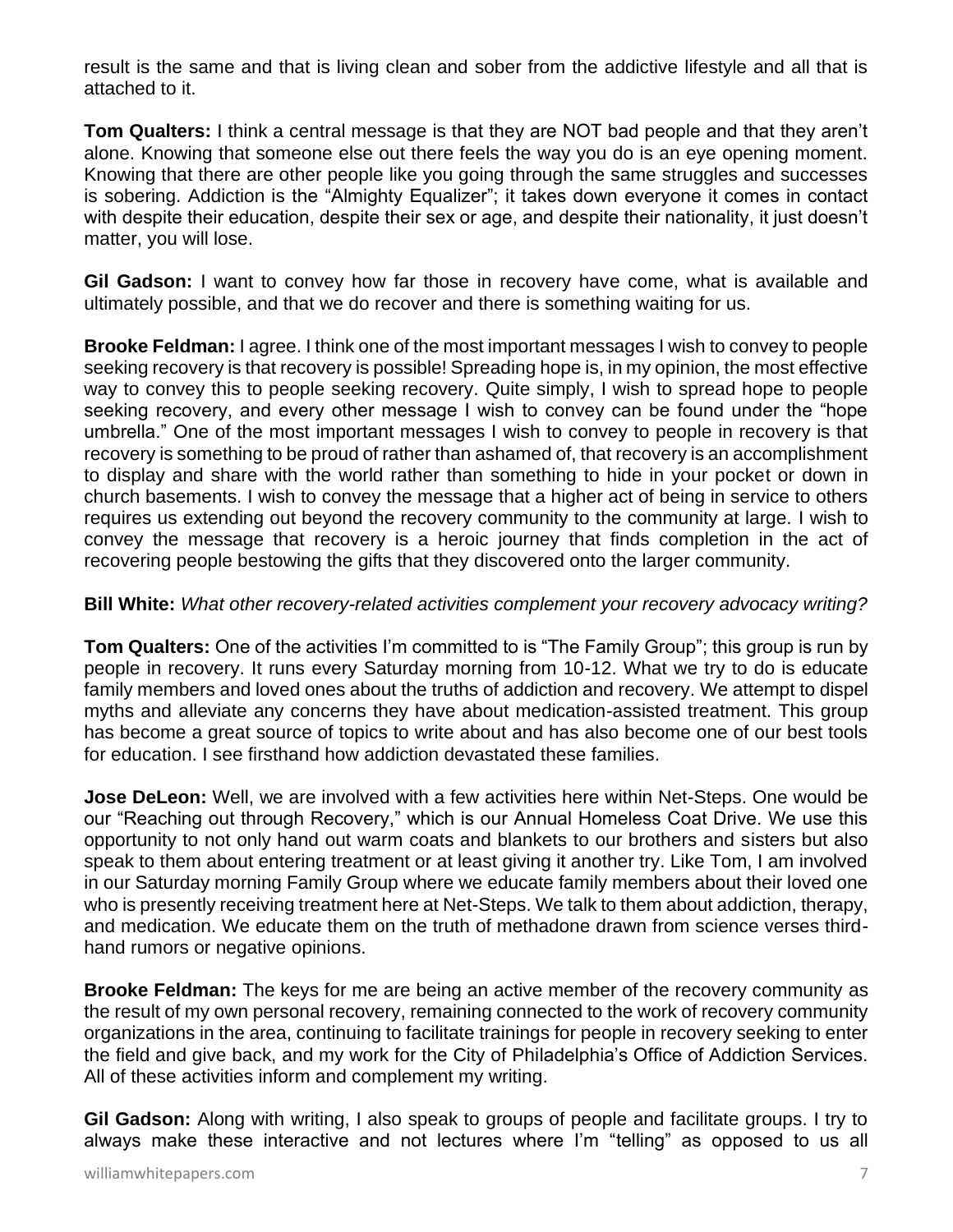experiencing something together. I use stories, humor, facts, the current holistic climate of recovery, and real life experiences told by real people that demonstrate limitless possibilities.

**Bill White:** *How do you see your writing activities fitting into the larger recovery transformation processes underway within your organizations?*

**Brooke Feldman:** I work for Philadelphia's Department of Behavioral Health and Intellectual disAbility Services' (DBHIDS) Office of Addiction Services (OAS), and within this organization, there exist many ways that my writing activities can align with the larger recovery transformation processes already underway. Since the arrival of Dr. Arthur C. Evans in 2004, our behavioral health system here in Philadelphia has undergone a significant transformation toward what has become an internationally highlighted recovery-oriented system of care. As a person who entered recovery in 2005 and began working in the behavioral health field in 2006, my experience of Philadelphia's behavioral health system transformation can be viewed from a number of different perspectives. I can see and write from the perspective of a person in recovery searching for and finding the resources and supports helpful to sustaining long-term recovery. I can also see and write from the perspective of a person in recovery who found opportunities for service and giving back through providing and managing peer-based recovery support services within our system, as well as working in other components of our addiction treatment and recovery housing system. And lastly, I can see and write from the perspective of DBHIDS' role in policy making, administration and oversight, and the establishment of Practice Guidelines for providing services in a recovery-oriented system of care. Having this unique blend of various perspectives with which to view the overall transformation of our system and the ability to document and articulate it is certainly one way my writing activities can fit within the larger scope. Overall, the opportunity to work directly under the leadership of Dr. Evans and Office of Addiction Services' Director Roland Lamb, in addition to previously working under Beverly Haberle of PRO-ACT, has certainly helped mold a perspective for my pen in regards to journaling the larger recovery transformation here in Philadelphia.

**Gil Gadson:** The most important things to share to me are the ways people generally see and don't see recovery. Many people in recovery who have others who support them have nothing in hand to show in terms of their goals, their progress, and dreams. At my organization, besides the regular things we do, there is a renewed effort focusing on family inclusion, which is a key factor in the recovery transformation process. We are recognizing and focusing on significant others' concerns as well as the participants' concerns.

**Bill White:** *What role do you think writing has played and can play in the future of the new recovery advocacy movement?*

**Jose DeLeon:** A HUGE ROLE. We are the voices of thousands upon thousands!! All that I see positive/negative I write about with hopes that it will influence policy, speeches, and approaches to all things involving addiction and treatment. I know that when certain articles are written about things that are going on in Net-Steps, like gossip amongst therapists, these are addressed in the next staff meeting. Of course, those that are guilty give me funny looks, but the article did its job. I do think our writing can have influence on this and other issues on a much larger scale.

**Gil Gadson:** Along with what is actually done in real time, the written word can be saved, shared, and transported at any given time. Often, participants' significant others do not have a clue as to what actually goes on when their loved ones go into recovery. Written evidence can be invaluable when the participants take the time to record their feelings, hopes, and desires through the written word. Confidence and appreciation of effort (by both parties) can be realized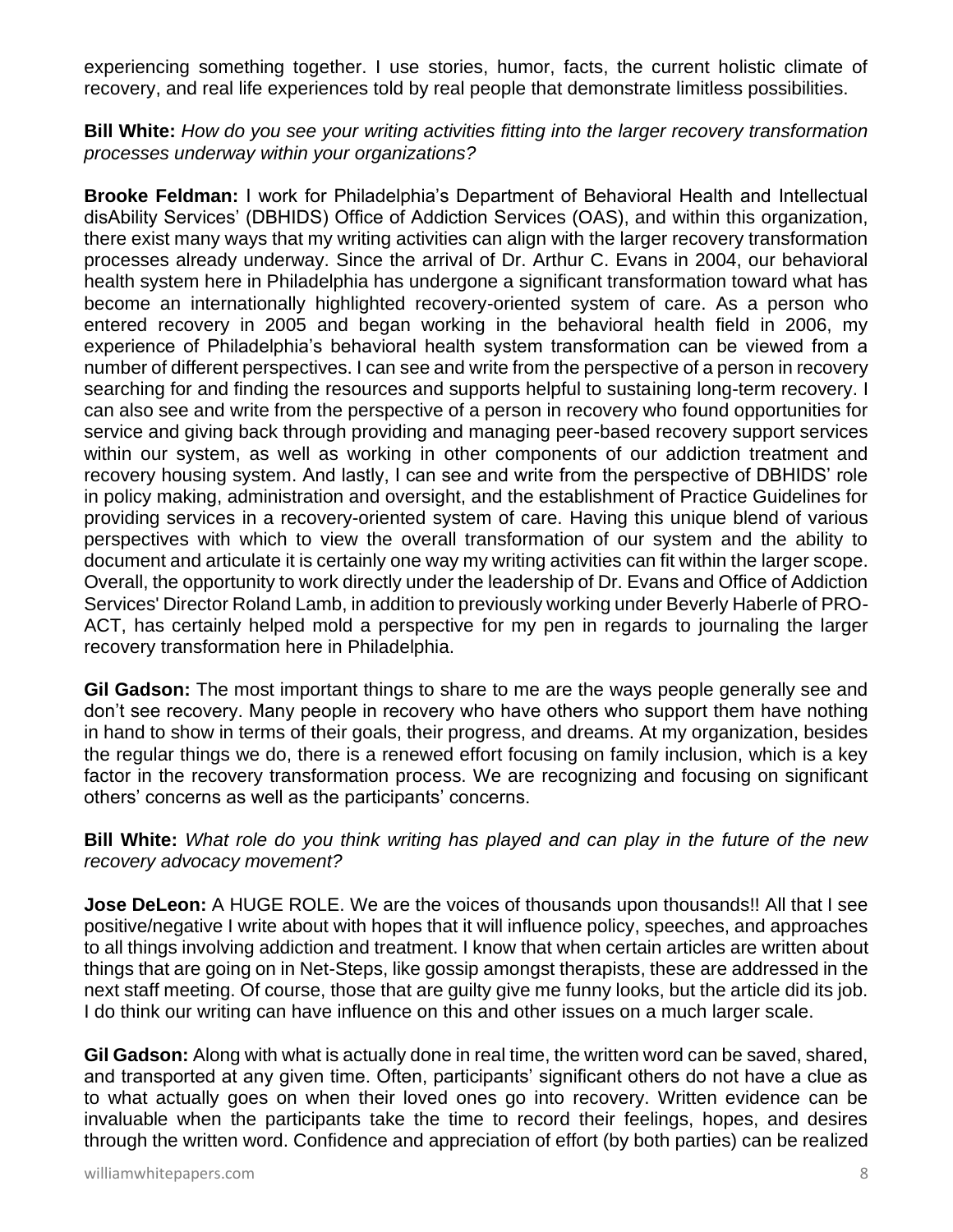also when participants write and empower themselves. Virtually every time someone sees his or her writing and thoughts in print, they are thrilled and filled with a sense of pride and accomplishment.

**Tom Qualters:** Today with the advent of multimedia, I believe that the future is wide open. What we write in the morning can be around the world and translated into 10 different languages by this afternoon. Through writing and multimedia, we are able to reach people anywhere and at any time. When someone in recovery is going through depression at 3 o'clock in the morning in Ireland, they are able to read an article from someone in Philadelphia who went through the same thing and find out what helped them through it. We are no longer limited to our geographical location.

#### **Challenges and Joys of Recovery Journalism**

**Bill White:** *What challenges have you faced trying to reach readers across the silos in which recovery communities are organized?*

**Jose DeLeon:** Some challenges are that many recovering individuals still think that they know all that there is about recovery and treatment. Many of those "recovery communities" won't bother reading anything in our newsletter because they know that it is from that "Methadone Clinic," and this is true even outside of the recovery community. "Recovery magazines" never seem to print any articles that thoroughly explain medication-assisted treatment's effectiveness. Discrimination within the "recovery community" makes expanding our base a little more difficult but more worthwhile or rewarding.

**Brooke Feldman:** It is difficult at times to reach readers across the silos in which recovery communities are organized. The many different pathways to recovery can at times philosophically conflict with one another and make it difficult to reach audiences from multiple pathways at one time. I find that within some of the more popular 12-Step mutual aid communities, there can be a lack of support and a heavy stigma around other pathways to recovery. There is sort of an "our way is the only way" type of mindset. This can be difficult to maneuver around when wishing to acknowledge that there are in fact multiple pathways to longterm recovery! One example of this challenge is the following: Unfortunately at this moment in our recovery movement, if one attempts to be inclusive of those using medication as part of their recovery journey while addressing the 12-Step audience, they will likely still find difficulty in receiving such a message with open-mindedness and acceptance. Conversely, those using medication as part of their recovery journey have faced so much stigma from the 12-Step communities that there can be difficulty in these folks finding value and worth in anything coming from the 12-Step perspective. Overall, it remains a challenge at times to write one piece geared toward people in recovery as a whole in a manner that does not leave one of the silos or subsets of recovering people feeling excluded or alienated. I find that it is comparable to an attempt at reaching into and grabbing a group of spiritual people who practice a variety of different religions. While the specific traditions, practices, and dogmas of each particular religion will differ and at times be in conflict with one another, there are certain unifying themes and truths that will resonate with all. I suppose the goal of the writer in our case is to capture those unifying themes and truths that unite the recovery communities rather than those which divide us.

**Tom Qualters:** To be honest with you, when we started to put out "The Net-Work," it was meant to be a publication for the 400+ clients in this clinic alone. I never actively tried to reach further than that, but through word of mouth and posting it on our website/Facebook, it seems to have grown legs of its own. We have gotten compliments from California to New York. I guess we're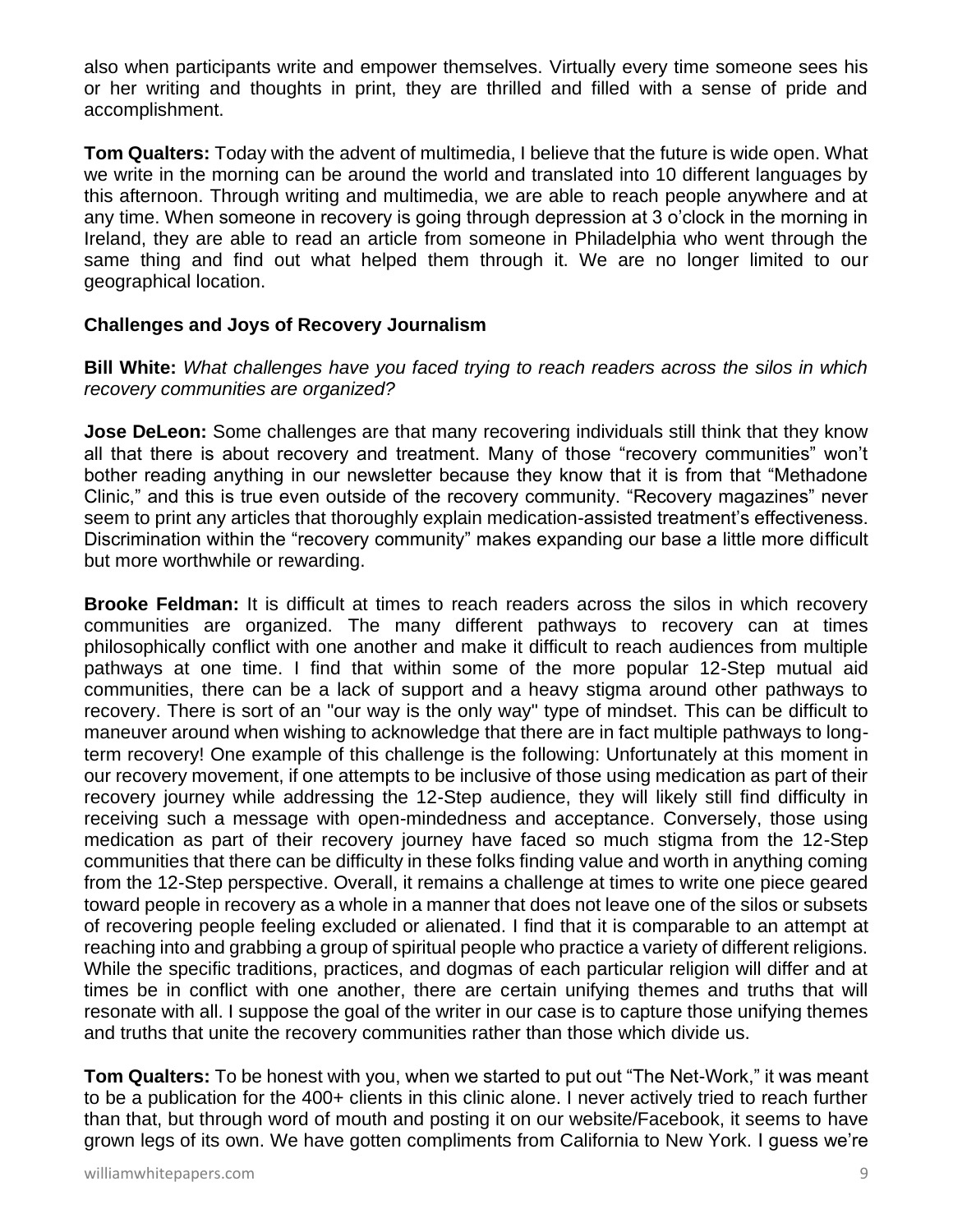doing it the old fashioned way. I'm happy if I get one new reader a month as long as they are learning something. For me, a little step is still a step forward.

**Gil Gadson:** Different entities all have their own ways and beliefs in running their facilities and promoting and executing their initiatives. These initiatives can be fueled by the needs of the participants and can be expanded and/or limited by resources and available networks within the recovery community. The challenge is in convincing others of the benefits of sharing on a broader scope. Some in recovery still feel that their journey and story is private and initially may be resistant to sharing their life experiences.

**Bill White:** *Some of you have tried to address stigma related to medication (and particularly methadone) and recovery through your writings.*

**Tom Qualters:** The NET newsletter was born from a particular incident that happened to one of my peers. Because of that incident, the topic of our first issue was stigma. This man attended an AA meeting faithfully for about three years. He volunteered his time and money, he stayed to help clean up after every meeting, and he even worked the coffee bar. Needless to say, he was respected at the place. Well, somehow it got out that he was on methadone, he was told that he could no longer share during the meetings, and he couldn't sponsor anyone because he was in their view still on drugs (methadone). I can honestly say that this is the incident that started my writing crusade about stigma. I just want people to know the TRUTH and the FACTS. If they still feel the same way about it after that, at least they made an educated decision.

**Gil Gadson:** Stigma in recovery is what I call our archenemy. Stigma walks hand in hand with ignorance and, pardoning my humorous opinion, they seem to be indispensable to one another. The taking of any medication is often not taken advantage of and/or can be abused. Methadone in particular can carry a negative connotation amongst the populace due to misuse, ignorance, complacency, stigmas, and a general, uninformed view. Through the publications, I've tried to educate and show the individual in real time in relation to their challenges and journey, hopefully helping others to take a deeper look at the individual and not generalize. The real life examples always have a greater and immeasurable impact.

**Jose DeLeon:** Our Family Group is one of our most powerful weapons when addressing stigma. Parents come into this group like anyone else that is misinformed about medication-assisted treatment. They are filled with stigma. We encourage them to ask as many questions as they need to ask until they feel that their questions have been thoroughly answered. We answer any and all myths that they may have heard with facts, which we have learned through our own research of the facts. Many of these parents go out and find themselves in situations where they share these newly learned facts with others, and then they come back the following weekend to share their experience with us. On January 30<sup>th</sup>, I went to a community meeting hosted by State Rep. Kevin Boyle, which was titled "Methadone facilities and their impact on a community." I went with another recovering person and passed out papers that covered the true influence that a well-run facility has on any community. I also spoke with reporters from WHYY & KYW about factual information regarding treatment and how communities and politicians agree that people need treatment but "not in my backyard." We also have a presentation titled "brain disease" in which we go to each group in this building and educate our peers and therapists about the facts of addiction being a brain disease. So, we are always at work to educate others, which will hopefully phase out stigma someday.

**Bill White:** *What challenges have some of you faced in recruiting others to write for your recovery-related publications?*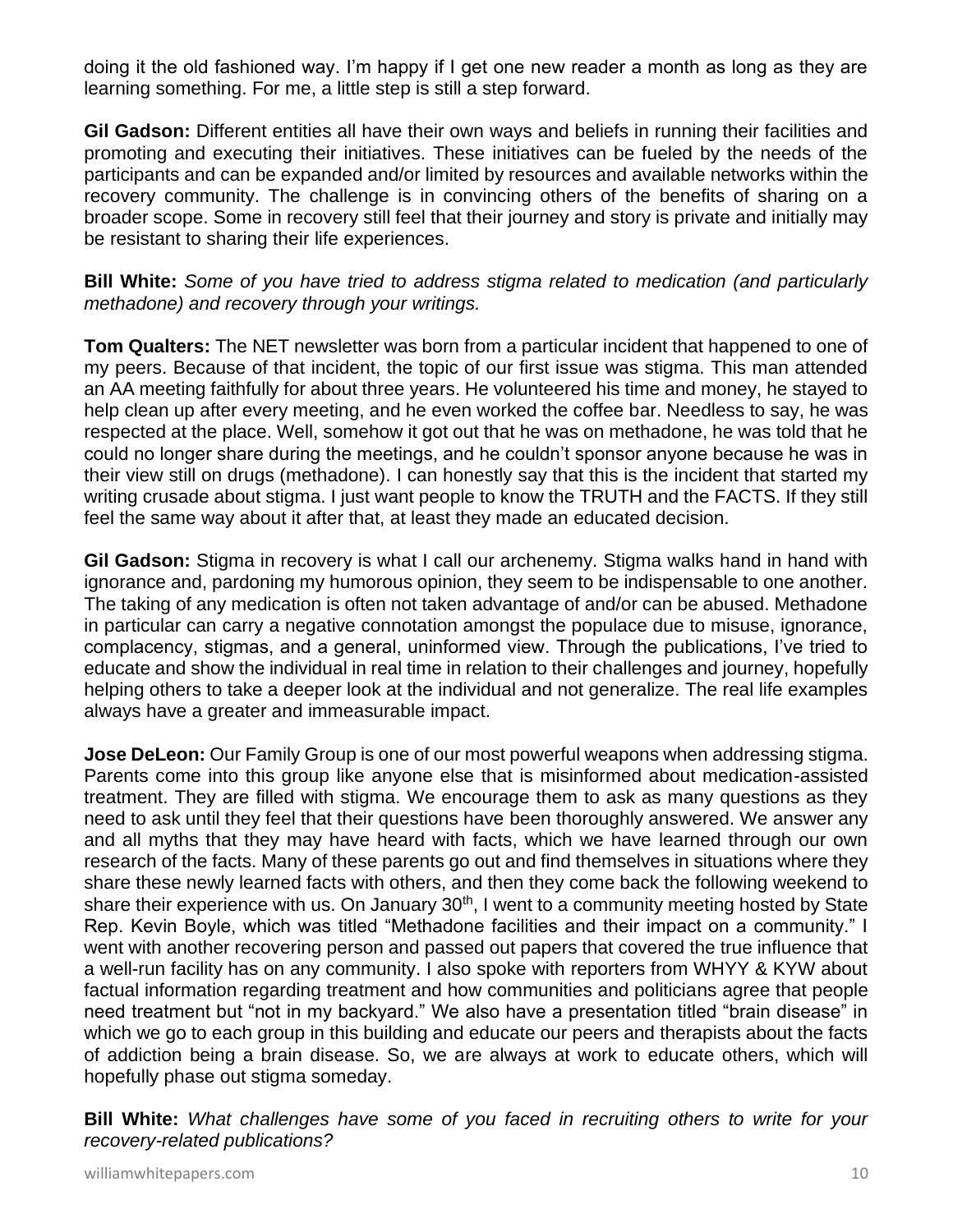**Tom Qualters:** That part was difficult in the beginning. It seemed like there was a huge line drawn down the middle of the clinic. On one side was "us" (clients) and on the other "them" (administration, counselors). I was stuck in the middle because I have the dual role of client and employee. It was almost like people didn't want to participate because they didn't want to cross that imaginary line. I had people tell me that they wanted to write something, but they didn't want to put their names on it. Unfortunately, I also had people who wanted to write but didn't know how. I found myself doing a lot of extra work in the beginning because I would offer my assistance to anyone who wanted to write. The first year, I rewrote a lot of articles from people because I thought what they had to say was important. After about a year, I started getting other people popping their heads in the office asking if they could write something. Now I just keep my ear open while outside or in the waiting room; I listen for people who seem like they have something to say. I have no problem approaching people and asking if they would be interested in writing something for the newsletter.

**Jose DeLeon:** It is a constant challenge. Just recently, we have about five more people who are starting to submit articles that they've written for our newsletter. Their reasons for not writing are normally excuses, which sound like this: they don't have the time; they don't really know what to write about; they don't know how to put how they feel on paper in the right words, etc. Tom and I just continue to write about the topics that we're interested in and people are beginning to slowly peek their heads in the office with interest. Other than our Net-Steps newsletter, there aren't too many outlets that will publish material written by people on methadone. So we really have our work cut out for us, but it's all worth it.

**Gil Gadson:** The complication in getting others to write usually lies in their own reluctance due to self-doubt in terms of expressing themselves well and the revelation of what they deem as private truths about their life experiences. For some, these revelations can change things such as perspective and in some instances, even their relationships with significant others.

**Bill White:** *How do you address questions about anonymity and writing by and for persons in recovery?*

**Brooke Feldman:** For my column published in the *12 Step Gazette*, a magazine certainly geared toward individuals using the 12-Step pathway to recovery that promotes the concept of anonymity, my by-line includes my full name rather than just "Brooke F." This for me was a symbolic way of moving away from the concept of personal anonymity and to show that I do not wish to mask my identity as a person in recovery. When asked by others if this "conflicts with the 12 Traditions" of the popular 12-Step mutual aid programs such as NA or AA, my response has been that so long as I do not proclaim my membership to one specific 12-Step mutual aid program at the level of press, radio, or film, then I am not in violation of the 12 Traditions. In my writing and at the level of radio or film, I identify as Brooke M. Feldman, a person in long-term recovery, rather than as Brooke F., member of AA or NA. I am actually happy to oblige answering any questions around anonymity because it opens up the door to a conversation on the subject and an opportunity to discuss the reasons why I find it important for people in recovery, whenever possible, to NOT remain anonymous. To sum up my reasoning for why it is important for people in recovery to not remain anonymous, the number one talking point for me is the following: The recovery community is a significantly large and powerful group of transformed and insightful individuals who, if heard as one voice in this world, could absolutely influence positive change in a way never seen before. So long as we stay in the shadows, our voices remain unheard and our light unseen – and this is a disservice to ourselves and the world.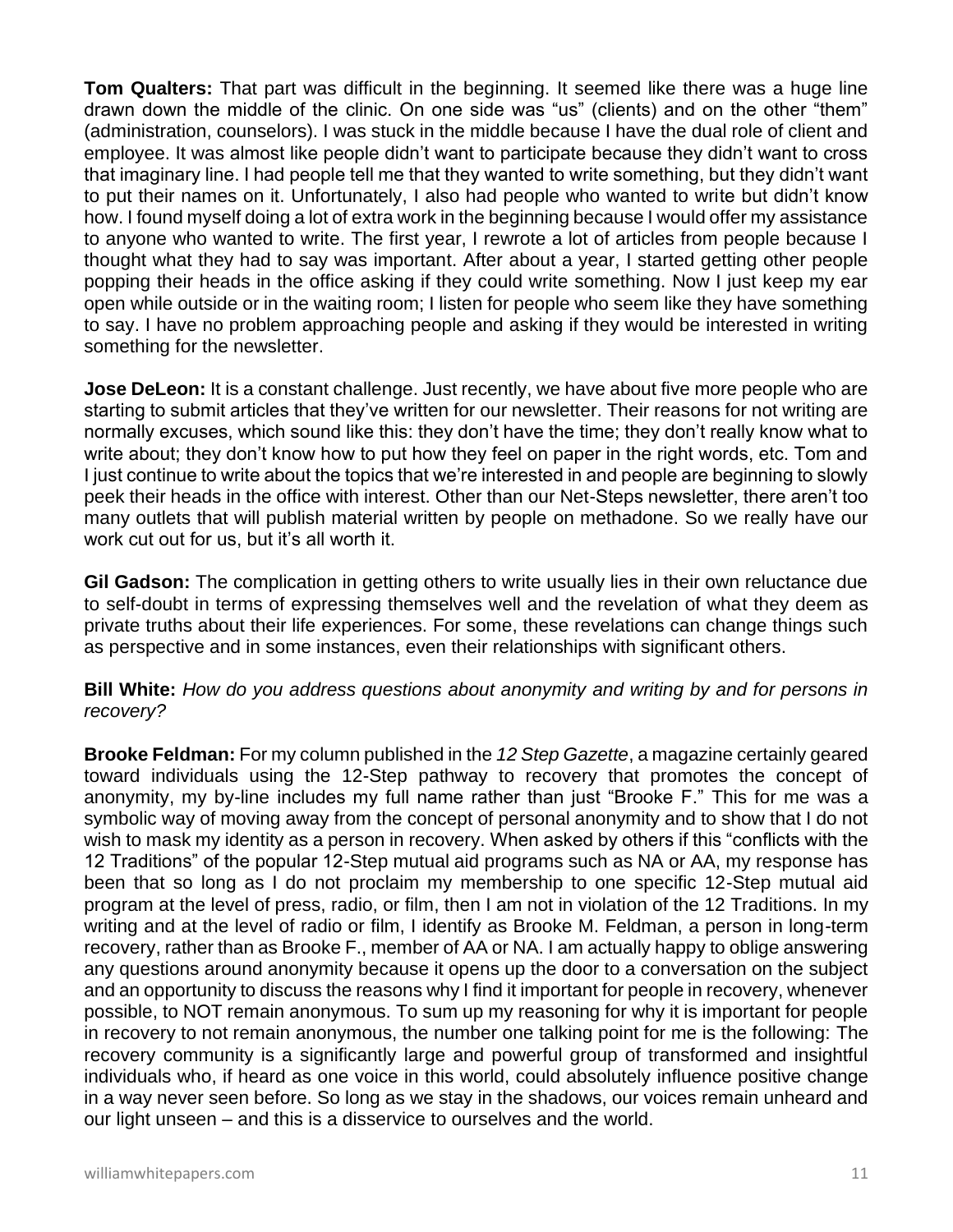**Gil Gadson:** As far as anonymity and writing for those in recovery, I always stress that while this is immeasurably beneficial for all involved, it is a choice – their choice, to participate or not. They can sign their name or be anonymous.

**Jose DeLeon:** I haven't experienced such a thing. I don't have a problem with putting my whole name on any article that I write. I am glad to be in this recovery process and therefore am not ashamed to use my name.

**Tom Qualters:** It's funny, but I have a couple people who write for me every month but still feel uncomfortable using their real names. I'm okay with that, as long as what they write has a positive message or shines a light on a wrong (stigma). People do ask "who wrote this article," but I won't divulge that information out of respect to the person writing it.

**Bill White:** *What do you feel best about regarding your writing to date and the responses it has elicited?*

**Tom Qualters:** I feel the same about every article I write. As long as I feel I got my point across, I consider it a good article. I don't think one article is better than another. Everything I write has a little part of "me" in it. As far as the responses to date, I'm always surprised and humbled when someone tells me that I did a good job or that they liked my article. It does make me happy now knowing that the newsletter isn't just limited to this facility. It's always an ego booster when you get an email from a leading author in the addictions field saying that they enjoyed your article and keep up the good work.

**Jose DeLeon:** Lately, it has been what I have written about the discrimination by State Representatives, Council-people, and other elected officials and their supporters. Pointing out how they continue to scare those misinformed people of their districts with nothing more than lies, myths, and stigma while people are dying because they can't get into treatment as a result of these people voting against letting treatment centers open up in their communities. I'm proud of the support that my articles gain but would rather have people act on what they read in my writing verses saying, "another good job."

**Gil Gadson:** The thing that I feel best about so far is the trust that has been bestowed upon me when others open up and the tremendous impact it has on others who read their true stories. It's also a joy to see an individual read their words in print and watch their chest swell with pride and a feeling of accomplishment. They often want a number of copies to proudly share with loved ones and family.

**Brooke Feldman:** Surprisingly, it is my short recovery-related rhymes that I've used social networking sites to get out, which have elicited the greatest response and generated the most feedback. What I feel best about regarding this is that there is a fairly evenly dispersed audience of people in recovery and people not in recovery who have expressed enjoying these inspirational rhymes.

Additionally, I have gotten much feedback around the need to "do something more" with my gift. It feels good to know that a pretty decent number of folks, including some individuals who I look up to and admire, genuinely see talent and potential in my writing.

## **Writing Process**

**Bill White:** *How did you overcome your own fear of writing out your recovery experience?*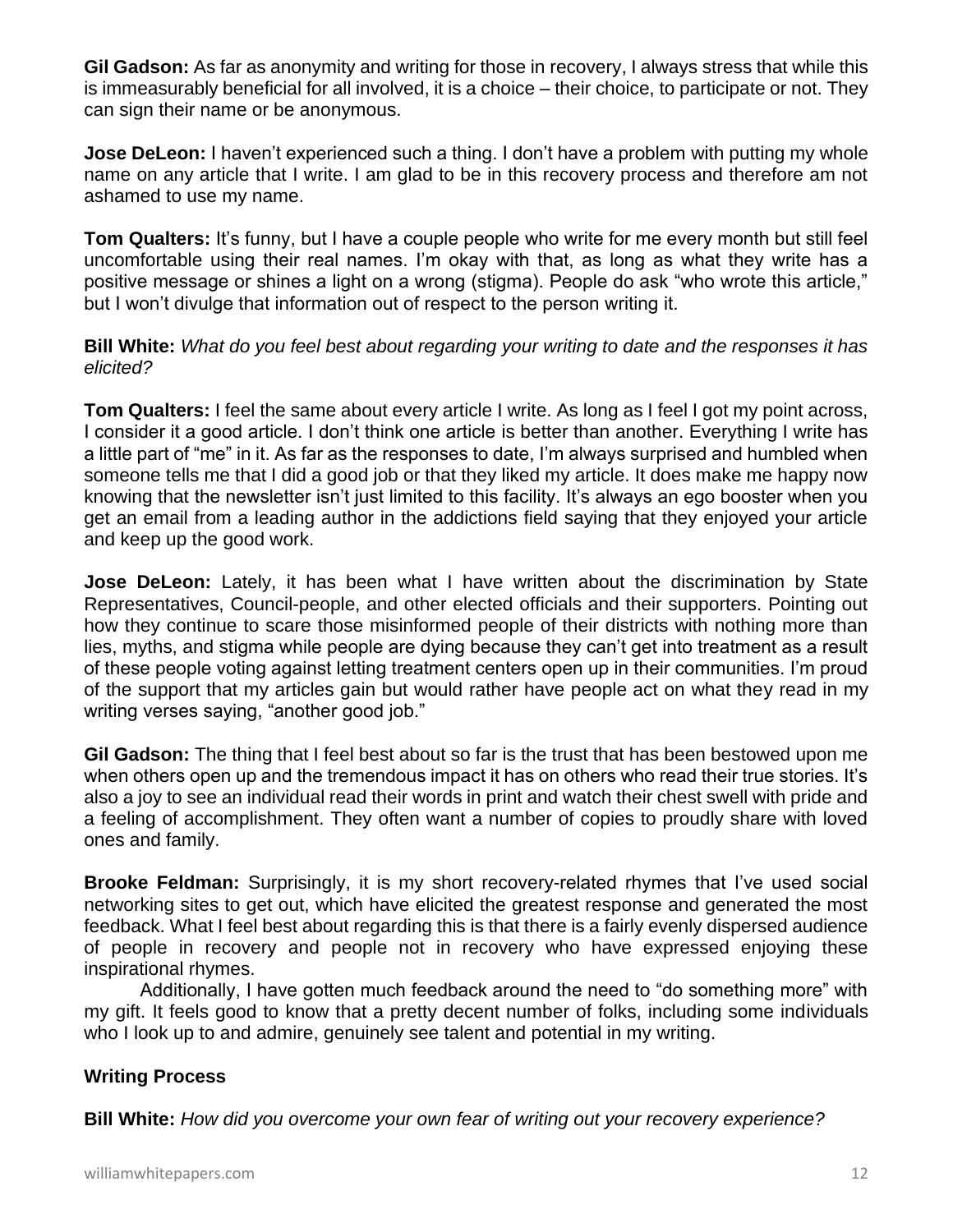**Tom Qualters:** In the beginning, I was very scared writing about my addiction and my experiences as an addict. I was able to hide my addiction for a very long time, and it was difficult for me to shine the light on myself and let everyone into my life. Over time, I would get people saying to me that they could relate to my story or they would say "the same thing happened to me." That made me feel like I wasn't alone in the way I thought. I started to realize that drug addiction was the "ultimate equalizer." It brings everyone to their knees. After that, it became easier to write about my personal recovery experience. As time goes on, I think all of us who write for the newsletter are becoming stronger in our writing ability.

**Jose DeLeon:** With each article, I believe that I became more relaxed. The fear of how I would come across to any reader; would I sound smart enough or educated in the smallest of ways, those types of things, would float further away with each new topic. I just knew that I had to keep on writing, which our newsletter has allowed me to do.

**Gil Gadson:** My own fear of writing about my recovery experience was overcome by gaining the knowledge that truth has the power of freeing you and relieving ongoing burdens. I learned that telling my story opened doors to a new and unseen future and that it helped others on their journey.

#### **Bill White:** *Describe your writing rituals—when, where, how?*

**Brooke Feldman:** My writing process changed once I entered recovery and has continued to evolve. The spontaneous acts of writing that I once experienced now require a little bit more effort and preparation to induce. Additionally, I find that I write far less frequently with a good 'ole pen and piece of paper and more often on the computer. This adaptation has introduced many new quirks into my preparation and writing process. This is still an eclectic, ever-evolving and, as of yet, non-consistent area of my writing. My writing roots go back to more spontaneous bursts of creative writing rather than the concentrated academic writing direction I have moved toward. This latter style of writing requires more of a conscious effort of drawing out from within and I have yet to establish a solid ritual for preparing and going through this process. When I smoked cigarettes, the act of smoking cigarettes was a significant (albeit unhealthy) part of my writing rituals. I have struggled to find an adequate consistent replacement for the spot this filled.

**Tom Qualters:** I always write with a pen and paper, the old fashioned way. After my first handwritten draft, I type it on the computer and print it out. Then I grab the yellow highlighter (must be yellow) and mark everything I don't like. I usually do the retyping and correcting part two times. I need to have my container of iced tea and my IPod; I usually need to have music on, but it isn't relaxing music: its Green Day or Rise Against, etc. I need to have some kind of noise in the room I'm writing in.

**Gil Gadson:** Writing for me is mostly spontaneous. I am inspired daily and often look for things that interest and concern me to comment on. I believe the more you write, the better you get at it, Since my life changed, my priorities changed. My purpose in life directly influences my life, so as I breathe each day, I must write. I write something brief every morning to start my day and set the stage for a grateful, constructive, and positive day. It doesn't matter where I am. I'll type it, use pen and paper, and even record a thought on my phone.

**Jose DeLeon:** The majority of my writing goes on at home because it is just me and my computer. Depending on the topic, I will put certain types of music on that will give a boost to what emotion I want to feel, a lot of which will overflow into my writing. Political topics are normally Bob Marley, Capleton, etc. Treatment issues are normally meditation bells or chanting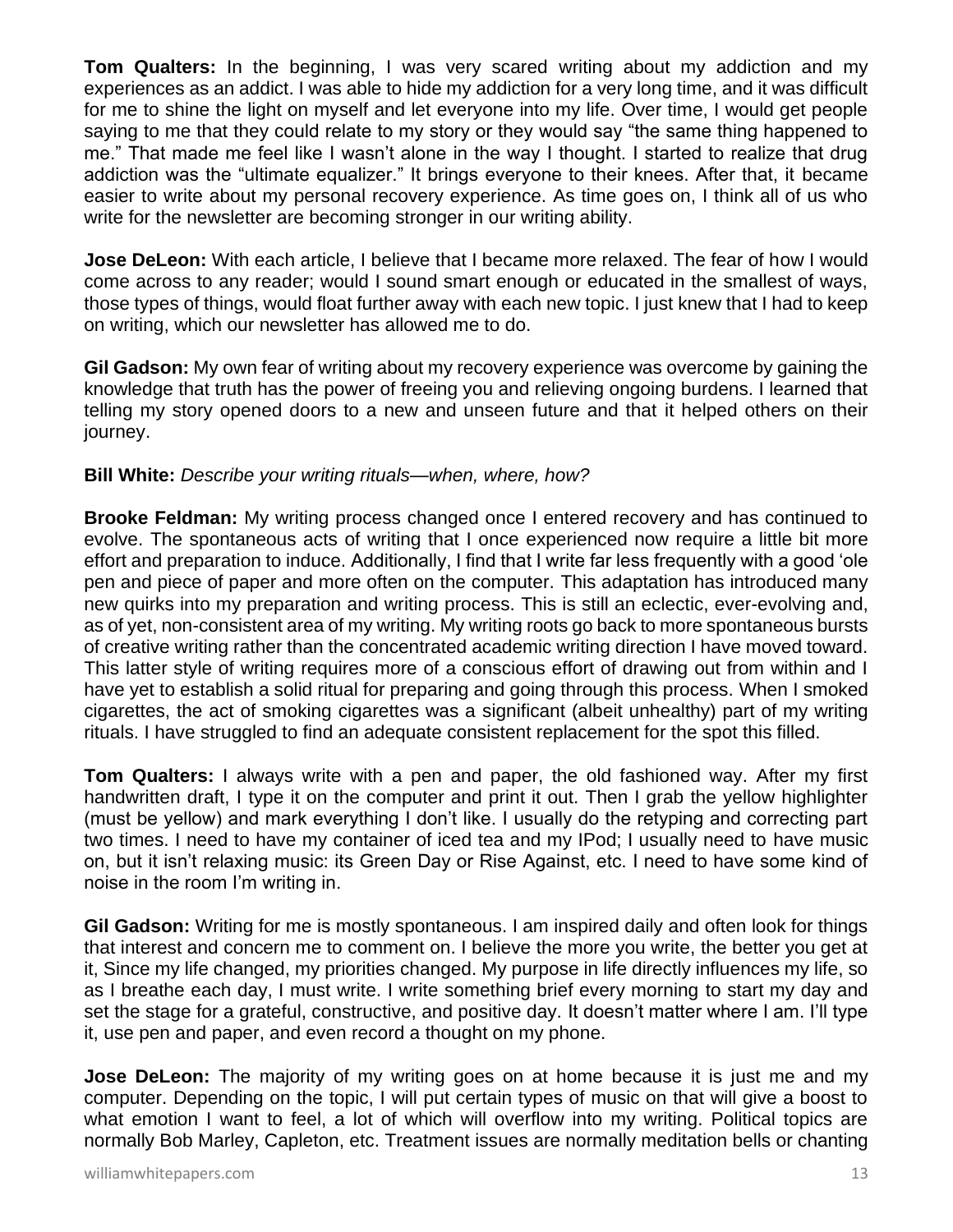monks because I need to be in a neutral mental state and allow my fingers to flow. I guess we all have our own set of weird rituals.

**Bill White:** *Are there any techniques you've developed to engage readers in recovery?*

**Jose DeLeon:** No, I'm just me, and some people think that is more than enough.

**Brooke Feldman:** I find that putting thought into what naysayers will be thinking and considering the viewpoints of others outside of my own is a helpful technique to engage readers both in recovery and outside of recovery. More specifically for people in recovery, the technique I often defer to is that of using humor to display truth and to use language that many can identify with.

**Gil Gadson:** I'll often read something creatively to a prospective reader in an attempt to show them the beauty, advantage, fun, and power of words and storytelling.

#### **Bill White:** *Are there other writers who have inspired you?*

**Gil Gadson:** As a child in grade school, I became fascinated by Edgar Allen Poe. Even though most of his stories were relatively dark, I was totally drawn in and fascinated by his ability to paint pictures and use words like an artist uses color and brush strokes. In my adult life, I like writers who mesh fact and fiction to weave an intriguing, exciting, and interesting tale.

**Tom Qualters:** Many people inspire me. I've been inspired by Jim Carroll, Nietzsche, Jim Morrison, and Emily Dickinson. As I got older, I started to read self-help books by Tony Robbins.

**Jose DeLeon:** Yes, Anthony Robins, whether others agree with what he does or not, is of no importance to me. His work still inspires, motivates, and encourages people to be more than they are at this very moment. I believe that is powerful, and he helped improve my way of thinking and writing.

**Brooke Feldman:** The writer who most inspired me to write in terms of recovery advocacy work is Bill White. When I first began working for a Recovery Community Organization that was in the start-up phase of operating the first Recovery Community Center in Philadelphia, I was given tons of Bill White material to read. The first paper I read was "Recovery as a Heroic Journey," and I found in it the most profound analogy for the journey of recovery. More importantly, every single word of that paper resonated deep within me. The internal reaction I had to this paper inspired and motivated me to read as much of Bill's work as possible. I would ultimately go on to read *Let's Go Make Some History: Chronicles of the New Addiction Advocacy Movement*. I felt like this book was a personal calling to me, and I knew very early into reading this book that I could and was passionate about contributing to this movement. Lastly, I discovered Bill's *The Call to Write: An Invitation to Aspiring Writers*. This book created and solidified my belief that the independent passions I have for recovery and writing had a place to go and a purpose to carry out together. After reading through this book, I knew that I was truly meant to help carry the torch of writing as a vehicle for recovery advocacy work. I don't know what could have lit the spark of inspiration within me more than that.

**Bill White:** *Is there any writing any of you have done that you would like to retract?*

**Jose DeLeon:** NO, NO, and NO.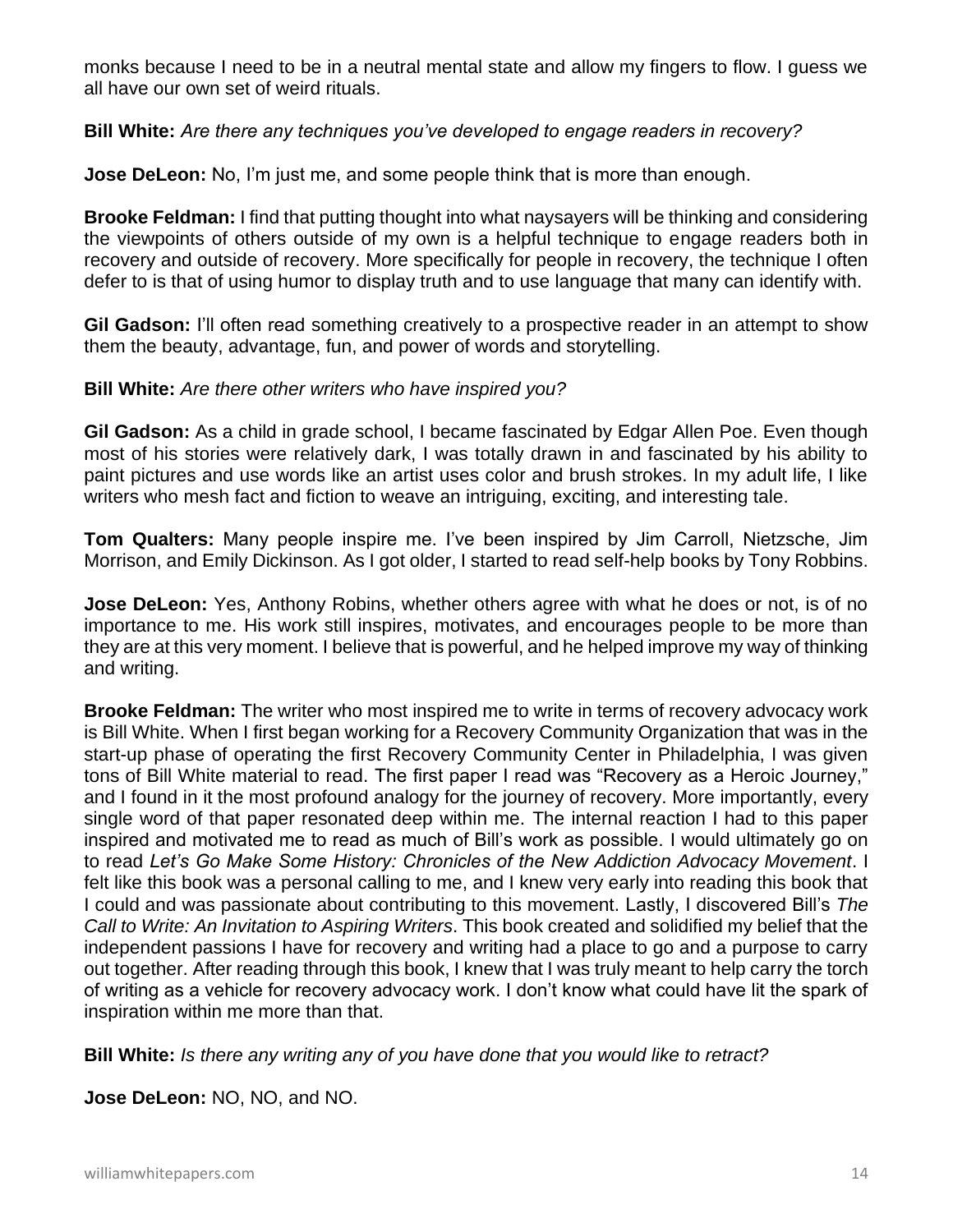**Tom Qualters:** No, not at all, even if I wrote something because I was angry, I wouldn't want to retract it because it's what I felt at that moment. I stand by what I write.

**Gil Gadson:** I honestly have not written anything that I wish to retract. After I write something, I go over it as many times as necessary until I'm satisfied that I reached my objective in communicating a thought.

**Brooke Feldman:** Not yet, but I'm pretty sure that if you ask me this question down the road, it will probably be met with an emphatic yes!

**Bill White:** *Are there other types of recovery-related writing that you would like to explore in the future?*

**Brooke Feldman:** I would like to begin to do more writing for journals and other resources aimed at reaching addiction professionals, and more importantly, I would like to explore ways to reach the public at large. I strongly believe that in order to build communities that are supportive of recovery and to have our voice reach the decision makers around funding for treatment and recovery support services, it is imperative that we begin communicating to those folks outside of the recovery community. My hope is to find ways to use my writing to reach inside of and capture those folks. When I look 5 years down the line, I envision the target audience for my writing being the public at large. Overall, I see the role of my writing being that of a bridge between the recovery community and the addiction professionals and policymakers, and more broadly, I see my writing acting as a bridge between the recovery community and the community and world at large.

**Gil Gadson:** I would like to reach those that are incapacitated, incarcerated, grieving, and victims of trauma, violence, and abuse.

**Jose DeLeon:** I will continue to focus on stigma, discrimination, prejudice, and a holistic healing approach to recovery. I would like to write more things that more people can benefit from and that would inspire others' thinking process. I haven't read ALL of your work, but the things that I have read are good and inspire both Tom and I. Who truly knows, I would have never guessed that I would be doing what I'm doing today. I'm looking forward to what tomorrow brings me.

**Tom Qualters:** I just enjoy writing, so I would be open to any new experiences.

#### **Suggestions to Aspiring Writers in Recovery**

**Bill White:** *Is there any advice you would like to give others interested in using writing as a tool of self-exploration and service?*

**Tom Qualters:** Be true to the material you're writing about, research the topic, and don't fill the whole article up with opinion. Have fun while writing, and try to put a little bit of yourself into your work. When I read someone else's work, I like to see a little bit of the author's personality shine through.

**Gil Gadson:** Besides starting a personal journal to get in tune with yourself, I would suggest that interested persons write something each and every day, no matter how big or small. I would suggest that they have a library card and or/use the one they have. I would suggest that they cultivate an interest in reading, be open-minded, and explore as many different topics as possible so as to make your writing well rounded, interesting, and diverse. Also ask yourself if you love